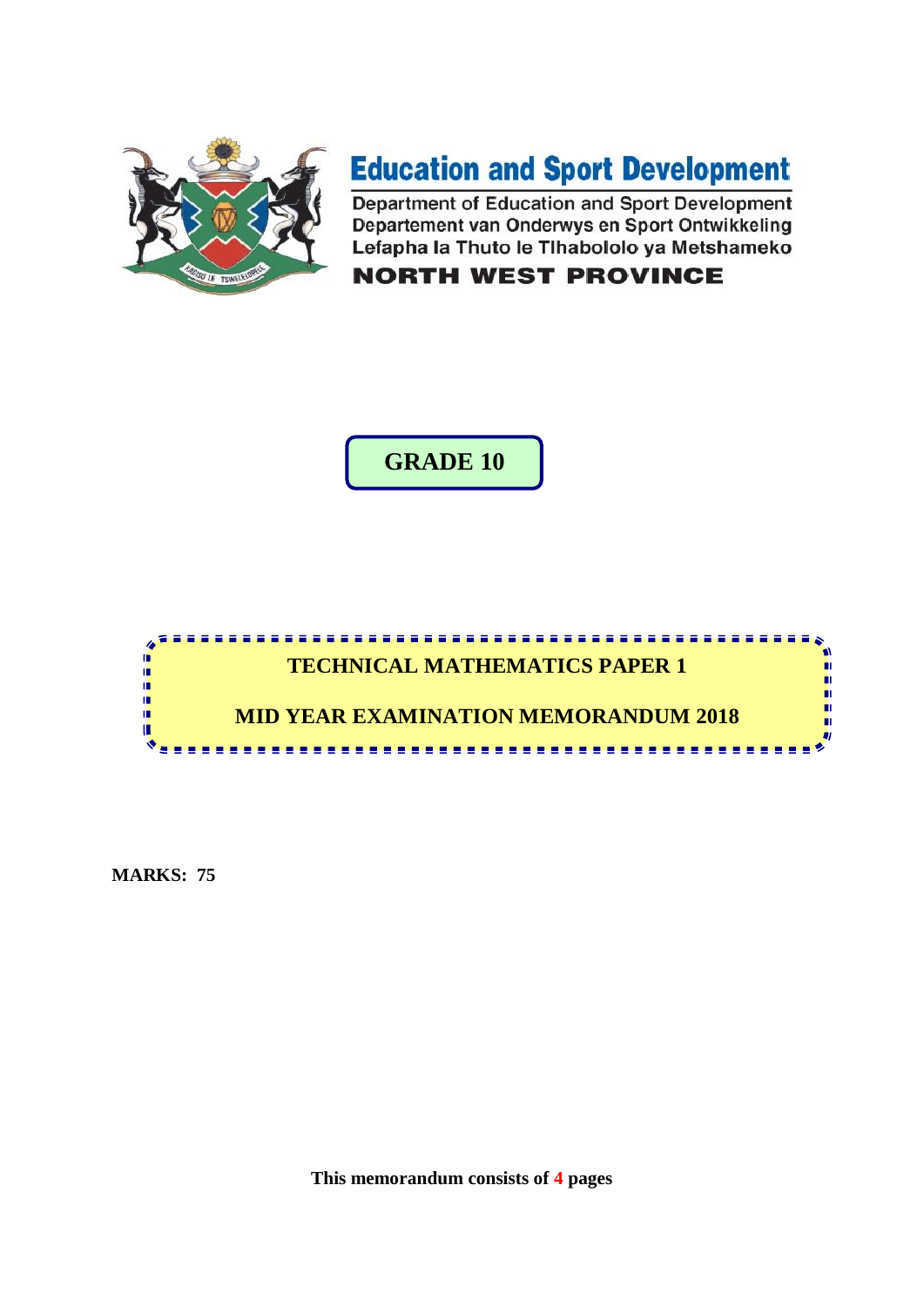## Grade 10

### **QUESTION 1 [10]**

| 1.1.1 | $\sqrt{17}$                                   | $\checkmark$ answer                 |
|-------|-----------------------------------------------|-------------------------------------|
|       |                                               | (1)                                 |
| 1.1.2 |                                               | $\checkmark$ each correct answer    |
|       | $\frac{0}{4}$ ; $-\sqrt{16}$                  | (2)                                 |
| 1.1.3 | $\sqrt{-16}$                                  | $\sqrt{a}$ nswer                    |
|       |                                               | (1)                                 |
| 1.2   |                                               | $\checkmark$ decimal                |
|       | $\frac{3}{7}$ = 0,428571                      | $\checkmark$ answer to 3 decimal    |
|       | $= 0,429$                                     | (2)                                 |
| 1.3   | $0,000584 = 5,84 \times 10^{-4}$              |                                     |
|       |                                               | $\sqrt{5,84}$<br>$\sqrt{10^{-4}}$   |
|       |                                               | (2)                                 |
| 1.4   | $\sqrt{16} < \sqrt{17} < \sqrt{25}$           | $\sqrt{16} < \sqrt{17} < \sqrt{25}$ |
|       | $4 < \sqrt{17} < 5$                           | $\checkmark$ answer                 |
|       |                                               | (2)                                 |
|       | $\therefore$ it lies between integers 4 and 5 |                                     |
|       |                                               |                                     |

#### **QUESTION 2 [10]**

| 2.1   | 111010                               | $\checkmark$ answer          |
|-------|--------------------------------------|------------------------------|
|       |                                      | (2)                          |
| 2.2   | 21                                   | $\checkmark$ answer          |
|       |                                      | (2)                          |
| 2.3   | 1011                                 |                              |
|       | $\times$ 11                          |                              |
|       |                                      |                              |
|       | 1011                                 | $\times 10110$               |
|       | 10110                                |                              |
|       |                                      | $\checkmark$ answer          |
|       | 100001                               | (2)                          |
| 2.4.1 | $\sqrt{-121} = \sqrt{-1 \times 121}$ | $\sqrt{-1\times121}$         |
|       | $=\sqrt{-1}\times\sqrt{121}$         | $\checkmark$ answer          |
|       | $=11i$                               | (2)                          |
| 2.4.2 | $i^{39} = i^{4 \times 9} \cdot i^3$  | $\check{i}^{4\times9}$ $i^3$ |
|       | $= 1 \times i^2 \cdot i$             | $\checkmark$ answer          |
|       | $=-i$                                | $\rm(2)$                     |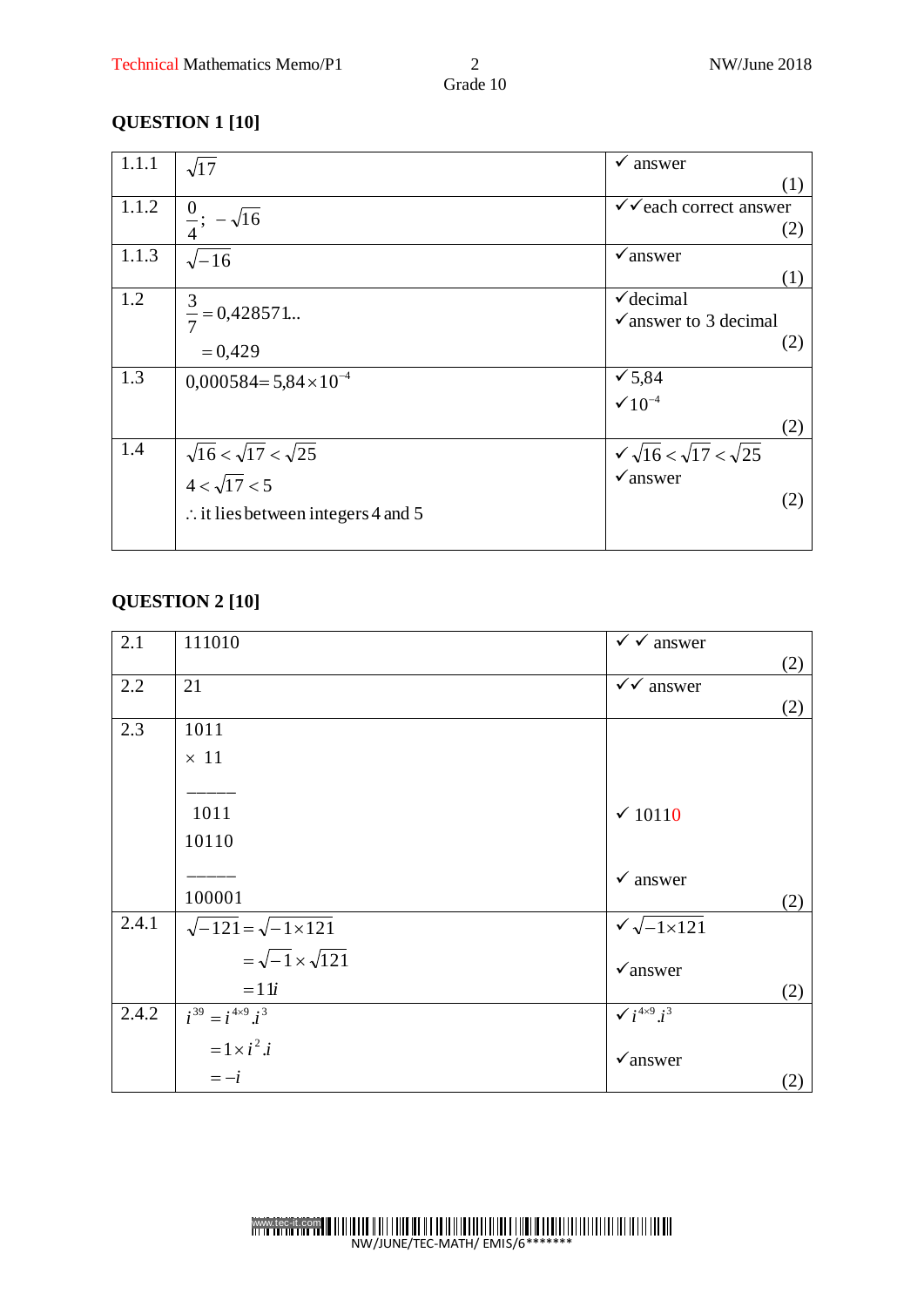## Grade 10

#### **QUESTION 3[18]**

| 3.1.1 | $2(2a-4b)-(3a-2b)=4a-8b-3a+2b$                           | $\sqrt{4a-8b}$            |     |
|-------|----------------------------------------------------------|---------------------------|-----|
|       | $= a - 6b$                                               | $\sqrt{-3a+2b}$           |     |
|       |                                                          | $\sqrt{a}$ nswer          |     |
|       |                                                          |                           | (3) |
| 3.1.2 | $(3x+2)(x-6) = 3x^2 - 18x + 2x - 12$                     | $\sqrt{3x^2-18x}$         |     |
|       | $=3x^2-16x-12$                                           | $+2x-12$                  |     |
|       |                                                          | $\checkmark$ answer       |     |
|       |                                                          |                           | (3) |
| 3.1.3 | $(x-5)(x^2+5x+25) = x^3 + 5x^2 + 25x - 5x^2 - 25x - 125$ | $\sqrt{x^3 + 5x^2 + 25x}$ |     |
|       | $= x^3 - 125$                                            | $-5x^2 - 25x - 12$        |     |
|       |                                                          | $\checkmark$ answer       |     |
|       |                                                          |                           | (3) |
| 3.2.1 | $8x^2-6x=2x(4x-3)$                                       | $\checkmark$ 2x           |     |
|       |                                                          | $\checkmark$ (4x-3)       |     |
|       |                                                          |                           | (2) |
| 3.2.2 | $3x-6xy-2y+1=3x(1-2y)+(1-2y)$                            | $\sqrt{3x(1-2y)}$         |     |
|       | $=(3x+1)(1-2y)$                                          | $\checkmark$ + (1 – 2 y)  |     |
|       |                                                          | $\sqrt{a}$ nswer          |     |
|       |                                                          |                           | (3) |
| 3.2.3 | $x^2-9x+20=(x-5)(x-4)$                                   | $\checkmark$ each bracket |     |
|       |                                                          |                           | (2) |
| 3.2.4 | $a^{2} - 16b^{2} = (a - 4b)(a + 4b)$                     | $\checkmark$ each bracket |     |
|       |                                                          |                           | (2) |

### **QUESTION 4[19]**

| 4.1.1 | $12b^4c^2 \div 6b^3 - 5bc^2 = 2bc^2 - 5bc^2$<br>$=-3bc^2$                                             | $\sqrt{2}$<br>$\sqrt{bc^2}$<br>$\sqrt{a}$ nswer                                                                            | (3)               |
|-------|-------------------------------------------------------------------------------------------------------|----------------------------------------------------------------------------------------------------------------------------|-------------------|
| 4.1.2 | $\frac{25^{x+2}}{5^{2x-1}} = \frac{5^{2(x+2)}}{5^{2x-1}}$<br>$=5^{2x-2x+4+1}$<br>$=5^{5}$<br>$= 3125$ | $\checkmark$ 5 <sup>2(x+2)</sup><br>$\checkmark$ 5 <sup>2x-2x+4+1</sup><br>$\checkmark$ simplification<br>$\sqrt{a}$ nswer | (4)               |
| 4.2   | $3ab^2$                                                                                               | $\sqrt{3}$<br>$\sqrt{ab^2}$                                                                                                | $\left( 2\right)$ |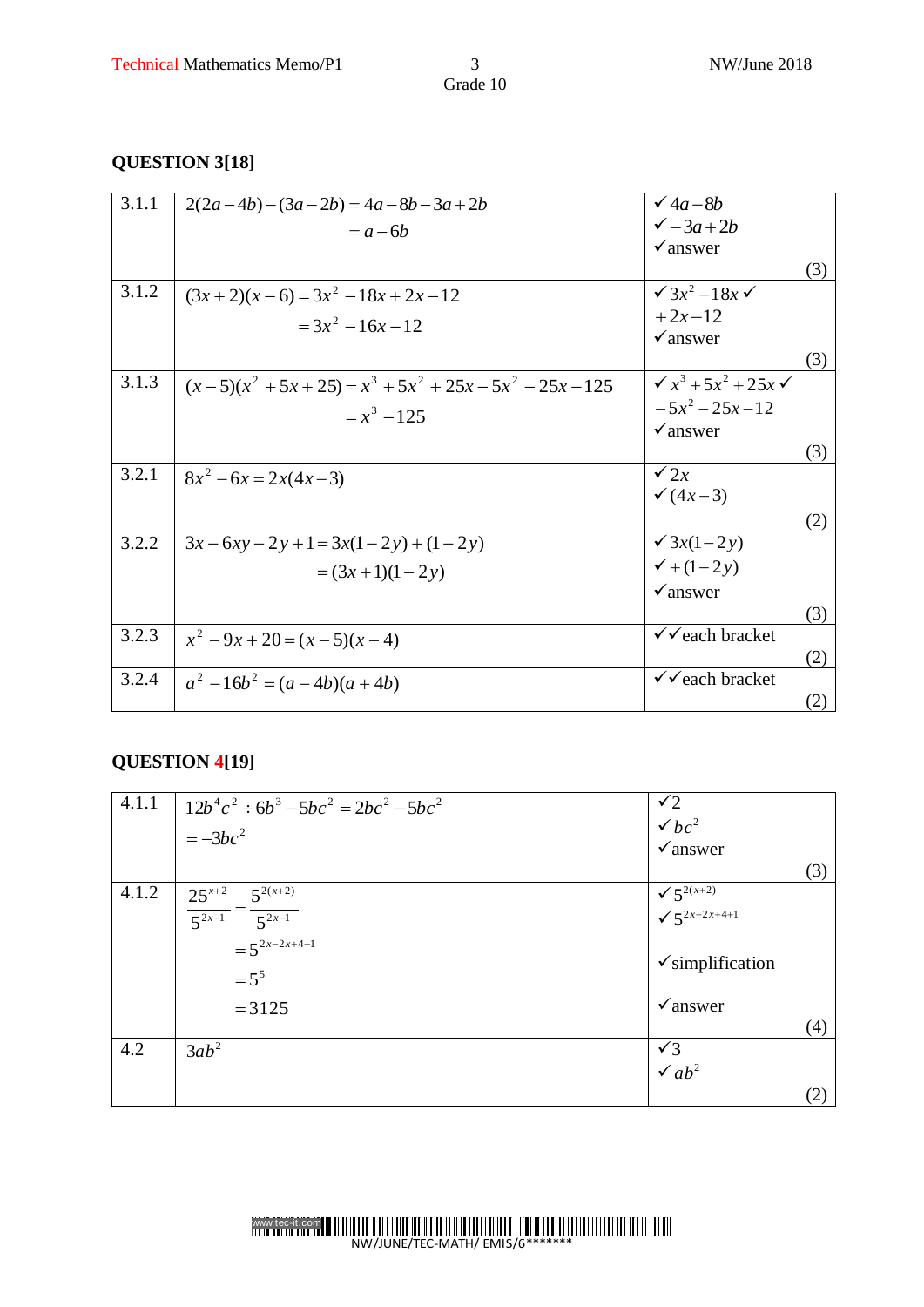| 4.3.1 | $\frac{(x-3)}{3} - \frac{(x+2)}{4}$                                                                              | $\checkmark$ LCM                                       |
|-------|------------------------------------------------------------------------------------------------------------------|--------------------------------------------------------|
|       | $LCM = 12$                                                                                                       |                                                        |
|       | $=\frac{4(x-3)-3(x+2)}{12}$                                                                                      | $\checkmark$ numerator                                 |
|       | $-\frac{4x-12-3x-6}{x}$<br>12                                                                                    | $\checkmark$ implify<br>numerator                      |
|       | $=\frac{x-18}{x}$<br>12                                                                                          | $\sqrt{a}$ nswer<br>(5)                                |
| 4.3.2 | $\frac{x^2-5x-6}{x^2-1} \times \frac{2x-2}{x^2-6x} = \frac{(x-6)(x+1)}{(x-1)(x+1)} \times \frac{2(x-1)}{x(x-6)}$ | $\checkmark$ $\checkmark$ $\checkmark$ factors of each |
|       | х                                                                                                                | $\sqrt{a}$ nswer<br>(5)                                |

## **QUESTION 5 [18]**

| 5.1.1 | $2^{x} = 32$                       |                                     |
|-------|------------------------------------|-------------------------------------|
|       | $2^{x} = 2^{5}$                    | $\sqrt{2^5}$<br>$\checkmark$ answer |
|       | $\therefore x = 5$                 | (2)                                 |
| 5.1.2 | $2(2x-1) = x+1$                    |                                     |
|       | $4x - 2 = x + 1$                   | √removing brackets                  |
|       | $4x - x = 1 + 2$                   | $\checkmark$ rearranging terms      |
|       | $3x = 3$                           | $\checkmark$ simplification         |
|       | $\therefore$ $x=1$                 | $\checkmark$ answer                 |
|       |                                    | (4)                                 |
| 5.1.3 | $x^2 - 5x = 14$                    | $\checkmark$ standard form          |
|       | $x^2-5x-14=0$                      | $\checkmark$ factors                |
|       | $(x-7)(x+2) = 0$                   |                                     |
|       | $x=7$ or $x=-2$                    | $\checkmark$ each answer            |
|       |                                    | (4)                                 |
| 5.2.1 | $F = \frac{9}{5}C + 32$            |                                     |
|       | $F - 32 = \frac{9}{5}C$            | $\checkmark$ transposing            |
|       |                                    | $\sqrt{5F-160}=9C$                  |
|       | $5F - 160 = 9C$                    |                                     |
|       | $rac{5}{9}F - \frac{160}{9} = C$   |                                     |
|       |                                    |                                     |
|       | $C = \frac{5}{9}F - \frac{160}{9}$ | $\checkmark$ answer                 |
|       |                                    |                                     |
|       |                                    | (3)                                 |

www.tec-it.com NW/JUNE/TEC-MATH/ EMIS/6\*\*\*\*\*\*\*